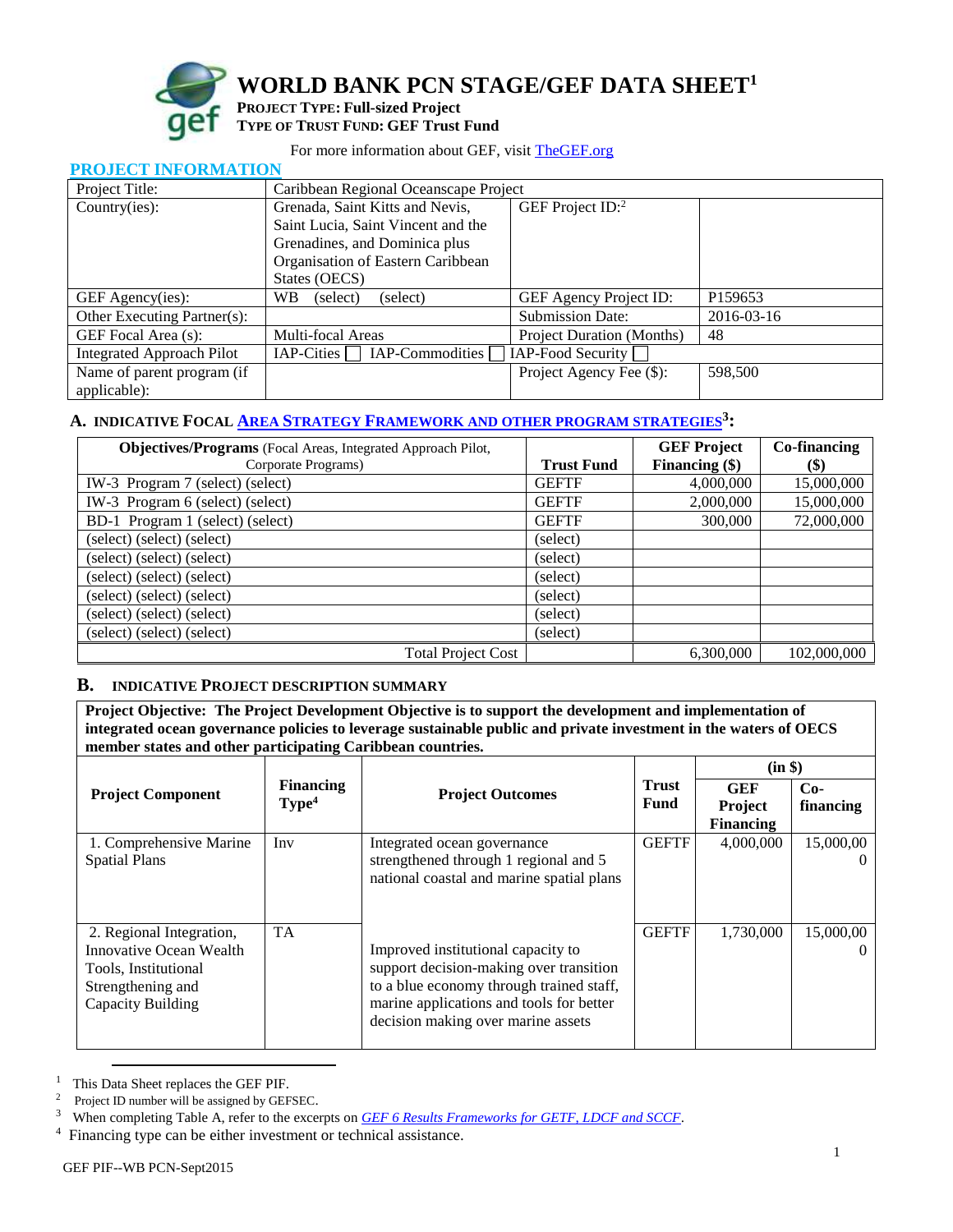| 3. Caribbean's Oceans and<br><b>Aquaculture Sustainability</b><br>FaciliTy (COAST)'s<br>Climate Insurance for<br>Vulnerable Fishers and<br><b>Users of Marine Assets</b> | Inv       | Reducion of beneficiary countries'<br>vulnerability to marine and fisheries<br>related natural disasters through<br>development of<br>Parametric Insurance Policies purchased<br>by Caribbean Countries | <b>GEFTF</b> | 300,000   | 72,000,00<br>$_{0}$ |
|--------------------------------------------------------------------------------------------------------------------------------------------------------------------------|-----------|---------------------------------------------------------------------------------------------------------------------------------------------------------------------------------------------------------|--------------|-----------|---------------------|
| 4. Project Management,<br>Monitoring and<br>Assessment                                                                                                                   | <b>TA</b> | Sengthened OECS marine related<br>project management capacity                                                                                                                                           | (select)     | 270,000   |                     |
|                                                                                                                                                                          | (select)  |                                                                                                                                                                                                         | (select)     |           |                     |
|                                                                                                                                                                          | (select)  |                                                                                                                                                                                                         | (select)     |           |                     |
|                                                                                                                                                                          | (select)  |                                                                                                                                                                                                         | (select)     |           |                     |
|                                                                                                                                                                          | (select)  |                                                                                                                                                                                                         | (select)     |           |                     |
|                                                                                                                                                                          | (select)  |                                                                                                                                                                                                         | (select)     |           |                     |
|                                                                                                                                                                          | (select)  |                                                                                                                                                                                                         | (select)     |           |                     |
|                                                                                                                                                                          |           | Subtotal                                                                                                                                                                                                |              | 6,300,000 | 102,000,0           |
|                                                                                                                                                                          |           |                                                                                                                                                                                                         |              |           | 00 <sup>2</sup>     |
|                                                                                                                                                                          |           | Project Management Cost (PMC) <sup>5</sup>                                                                                                                                                              | (select)     |           |                     |
|                                                                                                                                                                          |           | <b>Total Project Cost</b>                                                                                                                                                                               |              | 6,300,000 | 102,000,0           |
|                                                                                                                                                                          |           |                                                                                                                                                                                                         |              |           | $00\,$              |

If Multi-Trust Fund project : PMC in this table should be the total and enter trust fund PMC breakdown here ( )

## **C. INDICATIVE CO-[FINANCING](http://www.thegef.org/gef/policy/co-financing) FOR THE PROJECT BY SOURCE AND BY NAME IF AVAILABLE, (\$)**

| <b>Sources of Cofinancing</b> | <b>Name of Cofinancier</b>      | <b>Type of Cofinancing</b> | Amount (\$) |
|-------------------------------|---------------------------------|----------------------------|-------------|
| Donor Agency                  | USD/USAID                       | Grants                     | 8,000,000   |
| Others                        | Duke University                 | In-kind                    | 6,500,000   |
| Private Sector                | <b>CCRIF</b>                    | Equity                     | 67,000,000  |
| Others                        | <b>TNC</b>                      | Grants                     | 6,000,000   |
| <b>Recipient Government</b>   | <b>OECS</b> Commisison          | In-kind                    | 1,000,000   |
| Donor Agency                  | WB PROFISH Trust Fund           | Grants                     | 5,000,000   |
| Others                        | Green Climate Fund*             | Grants                     | 8,500,000   |
|                               | (*Funding proposal submitted to |                            |             |
|                               | GCF on February 11, 2016)       |                            |             |
| (select)                      |                                 | (select)                   |             |
| <b>Total Cofinancing</b>      |                                 |                            | 102,000,000 |

#### **D. INDICATIVE TRUST FUND RESOURCES (\$) REQUESTED BY AGENCY, FOCAL AREA AND COUNTRY(IES) AND THE PROGRAMMING OF FUNDS** <sup>a</sup>**)**

| Trust<br>Fund | Country<br>Name/Global | <b>Focal Area</b>           | <b>Programming of</b><br><b>Funds</b> | <b>GEF</b><br><b>Project</b><br><b>Financing</b><br>$(\$)$ (a) | <b>Agency Fee</b><br>$(\mathbf{\$})\,(\mathbf{b})^{\mathbf{b}}$ | Total $(\$)$<br>$c=a+b$ |
|---------------|------------------------|-----------------------------|---------------------------------------|----------------------------------------------------------------|-----------------------------------------------------------------|-------------------------|
| <b>GEFTF</b>  | Regional               | <b>International Waters</b> | (select as applicable)                |                                                                | 570,000                                                         | 570,000                 |
| <b>GEFTF</b>  | Grenada                | Biodiversity                | (select as applicable)                | 300,000                                                        | 28,500                                                          | 328,500                 |

<sup>&</sup>lt;sup>5</sup> For GEF Project Financing up to \$2 million, PMC could be up to 10% of the subtotal; above \$2 million, PMC could be up to 5% of the subtotal. PMC should be charged proportionately to focal areas based on focal area project financing amount in Table D below.

 $\overline{a}$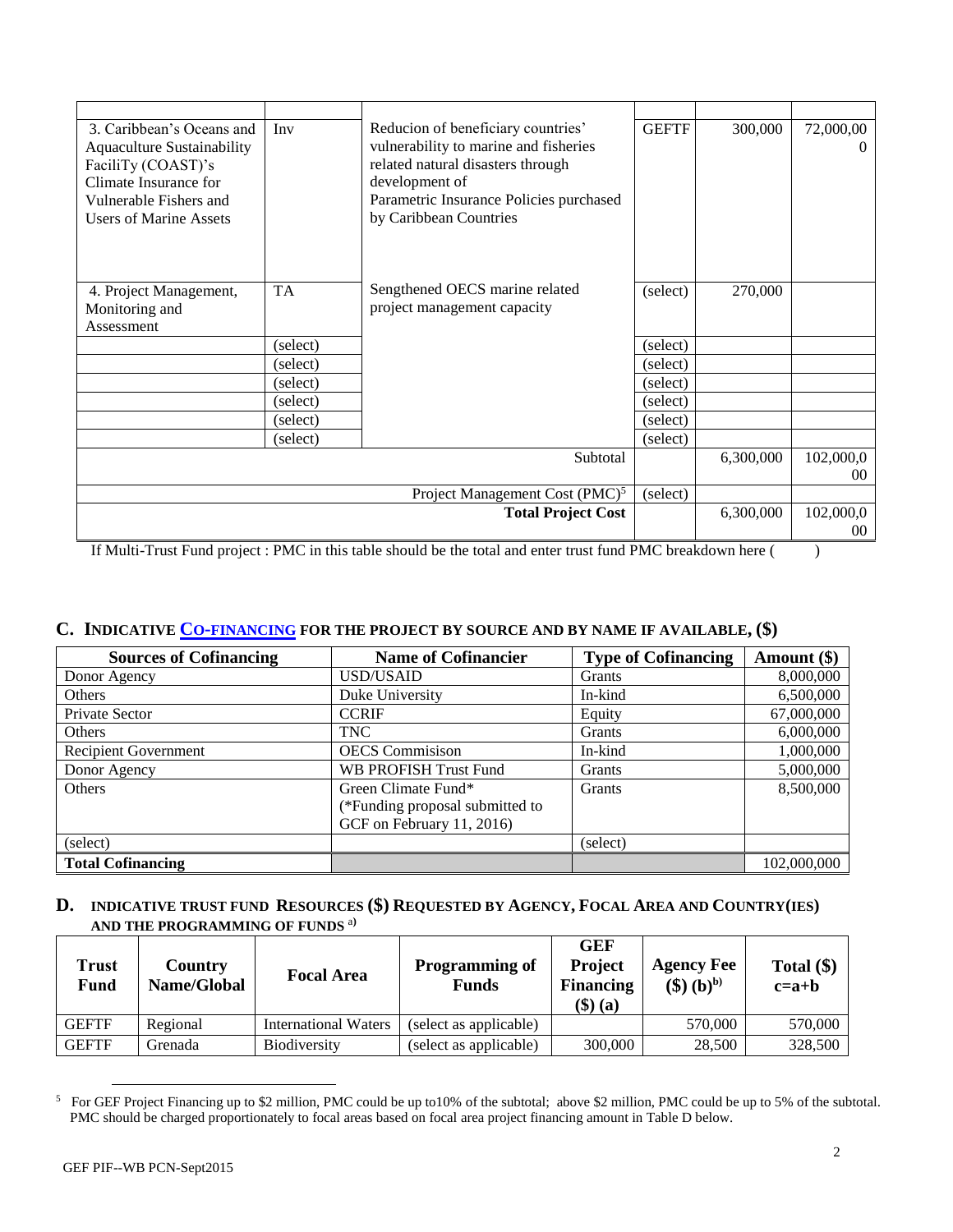| (select)                     |  | (select) | (select as applicable) |         |         | 0 |
|------------------------------|--|----------|------------------------|---------|---------|---|
| (select)                     |  | (select) | (select as applicable) |         |         | 0 |
| (select)                     |  | (select) | (select as applicable) |         |         | 0 |
| (select)                     |  | (select) | (select as applicable) |         |         |   |
| <b>Total Grant Resources</b> |  |          | 300,000                | 598,500 | 898.500 |   |

a) No need to fill this table if it is a single Agency, single Trust Fund, single focal area and single country project.

b) Refer to th[e Fee Policy for GEF Partner Agencies.](http://www.thegef.org/gef/sites/thegef.org/files/documents/document/gef-fee-policy.pdf)

#### E. **PPG AMOUNT REQUESTED BY AGENCY(IES), FOCAL AREA(S) AND COUNTRY(IES) FOR MFA AND MTF PROJECTS<sup>6</sup>**

| <b>Project Preparation Grant amount requested: \$182,648</b><br>PPG Agency Fee: 17,352 |                         |                                                                                                                                                                                                                                                             |             |                         |         |                                             |                             |
|----------------------------------------------------------------------------------------|-------------------------|-------------------------------------------------------------------------------------------------------------------------------------------------------------------------------------------------------------------------------------------------------------|-------------|-------------------------|---------|---------------------------------------------|-----------------------------|
| <b>Trust</b>                                                                           | GEF                     | Country/Regional/                                                                                                                                                                                                                                           | Focal       | Programming<br>of Funds | (in \$) |                                             |                             |
| <b>Fund</b>                                                                            | Agency                  | Global                                                                                                                                                                                                                                                      | Area        |                         | PPG(a)  | Agency<br>Fee <sup><math>7</math></sup> (b) | <b>Total</b><br>$c = a + b$ |
| <b>GEF TF</b>                                                                          | <b>WB</b>               | Regional                                                                                                                                                                                                                                                    | Multi-focal | (select as applicable)  | 182,648 | 17,352                                      | 200,000                     |
| (select)                                                                               | (select)                |                                                                                                                                                                                                                                                             | (select)    | (select as applicable)  |         |                                             | 0                           |
| (select)                                                                               | (select)                | Note: PPG amount<br>of \$200,000<br>requested because of<br>the regional nature of<br>the project involving<br>5 countries and one<br>regional organisation<br>which will require<br>extensive<br>coordination and<br>travel during project<br>preparation. | (select)    | (select as applicable)  |         |                                             | $\Omega$                    |
|                                                                                        | <b>Total PPG Amount</b> |                                                                                                                                                                                                                                                             |             |                         | 182,648 | 17,352                                      | 200,000                     |

MFA: Multi-focal area projects; MTF: Multi-trust fund projects

 $\overline{a}$ 

<sup>6</sup> Fill in this table only if PPG is requested. PPG requested amount is determined by the size of the GEFF Project Financing (PF) as follows: Up to \$100k for PF up to \$3 million; \$150k for PF up to \$6 million.; \$200k for PF up to \$10 million.; \$300k for PF above \$10 million. On an exceptional basis, PPG amount may differ upon detailed discussion and justification with the GEFSEC.

<sup>&</sup>lt;sup>7</sup> PPG fee percentage follows the percentage of the Agency fee over the GEF Project Financing amount requested.